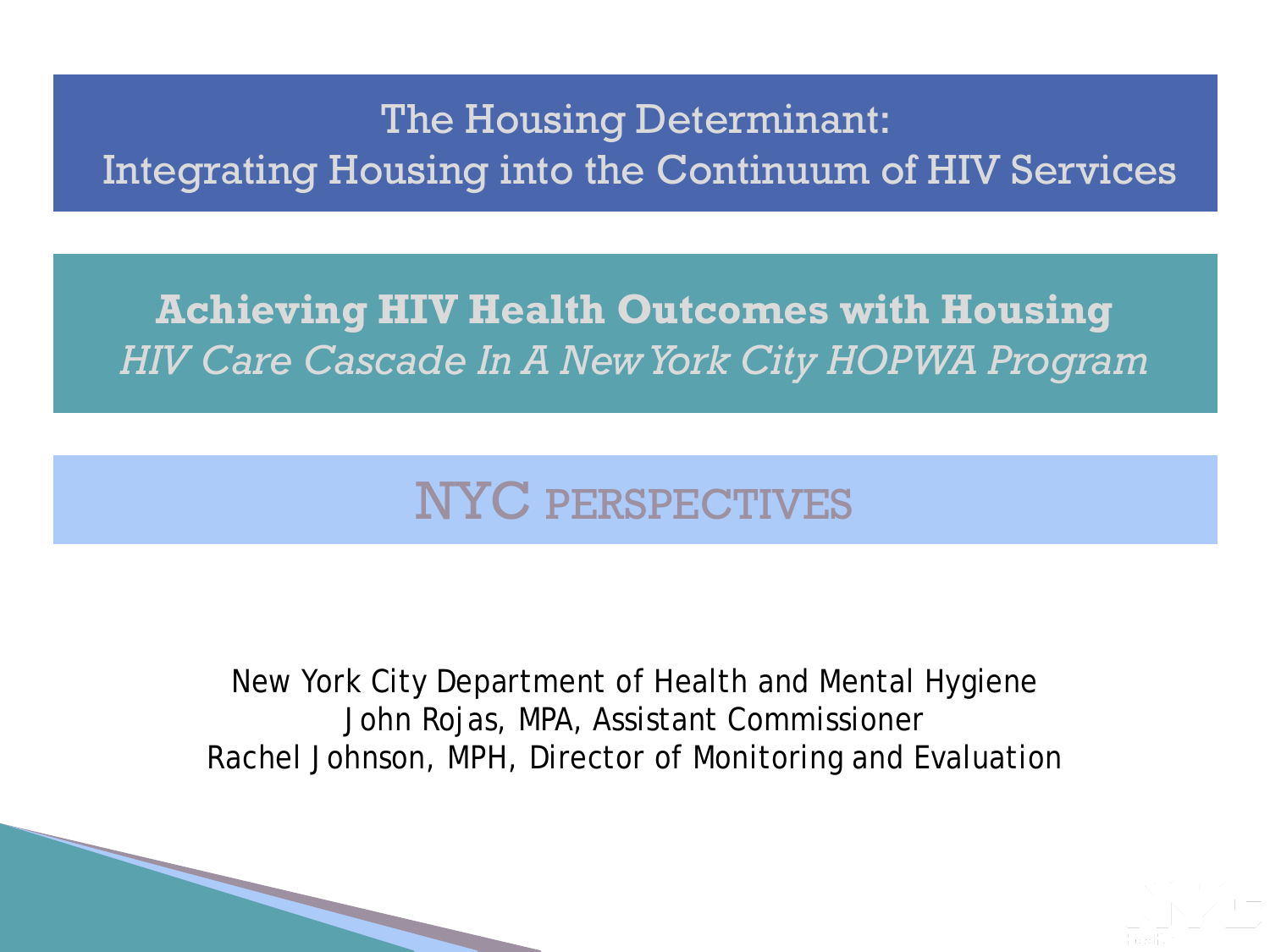# HIV in NYC





<u>i se</u>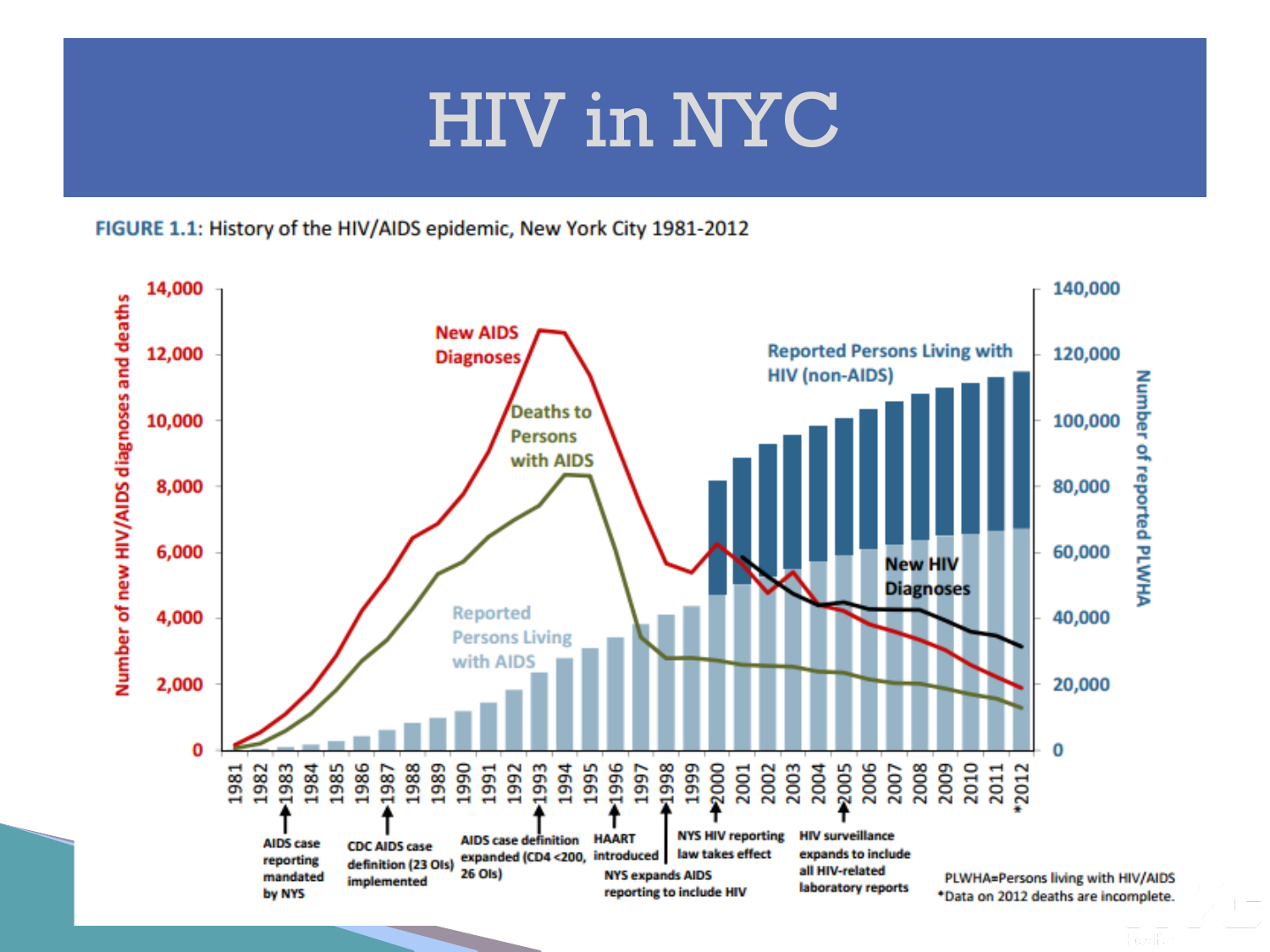# NYC HOPWA Service Portfolio

- Annual funding: ~\$50 million
- Annual PLWH served: over 37,000



Support services promote health & housing stability, emphasizing engagement in HIV primary care

- Case management
- Escorts to clinical/social services visits
- Mental health counseling
- Substance abuse counseling

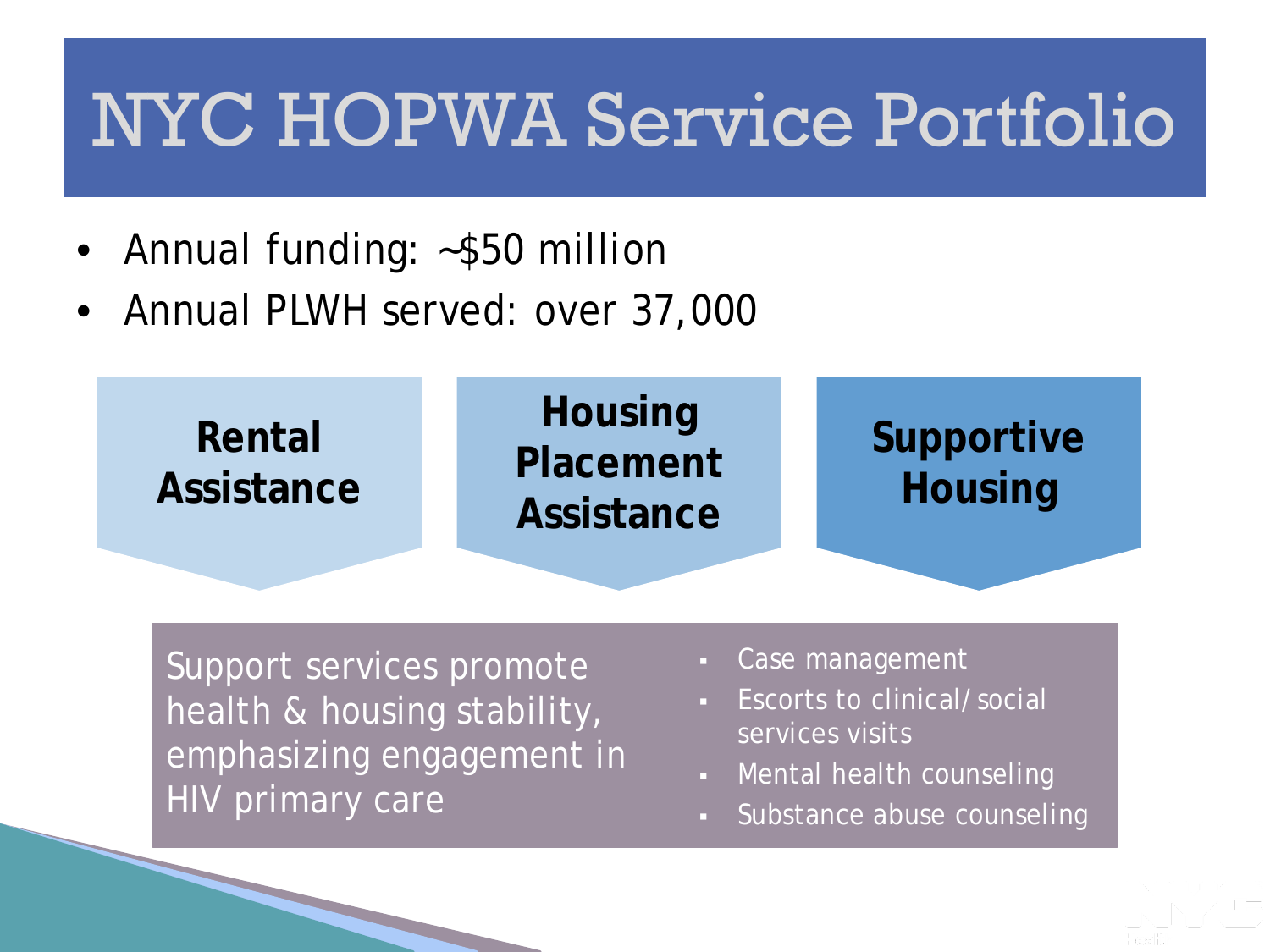## Data sources

#### NYC HIV Surveillance Registry HOPWA Program Database

- $\checkmark$  NYC DOHMH requires name-based provider reporting of HIV/AIDS diagnoses
- $\checkmark$  Also requires laboratory reporting of test results, e.g., viral load (VL) and CD4 values

- **√ HOPWA providers** required to report all clients enrolled
- $\checkmark$  Data elements include enrollment, services, basic demographics, housing history, clinical information

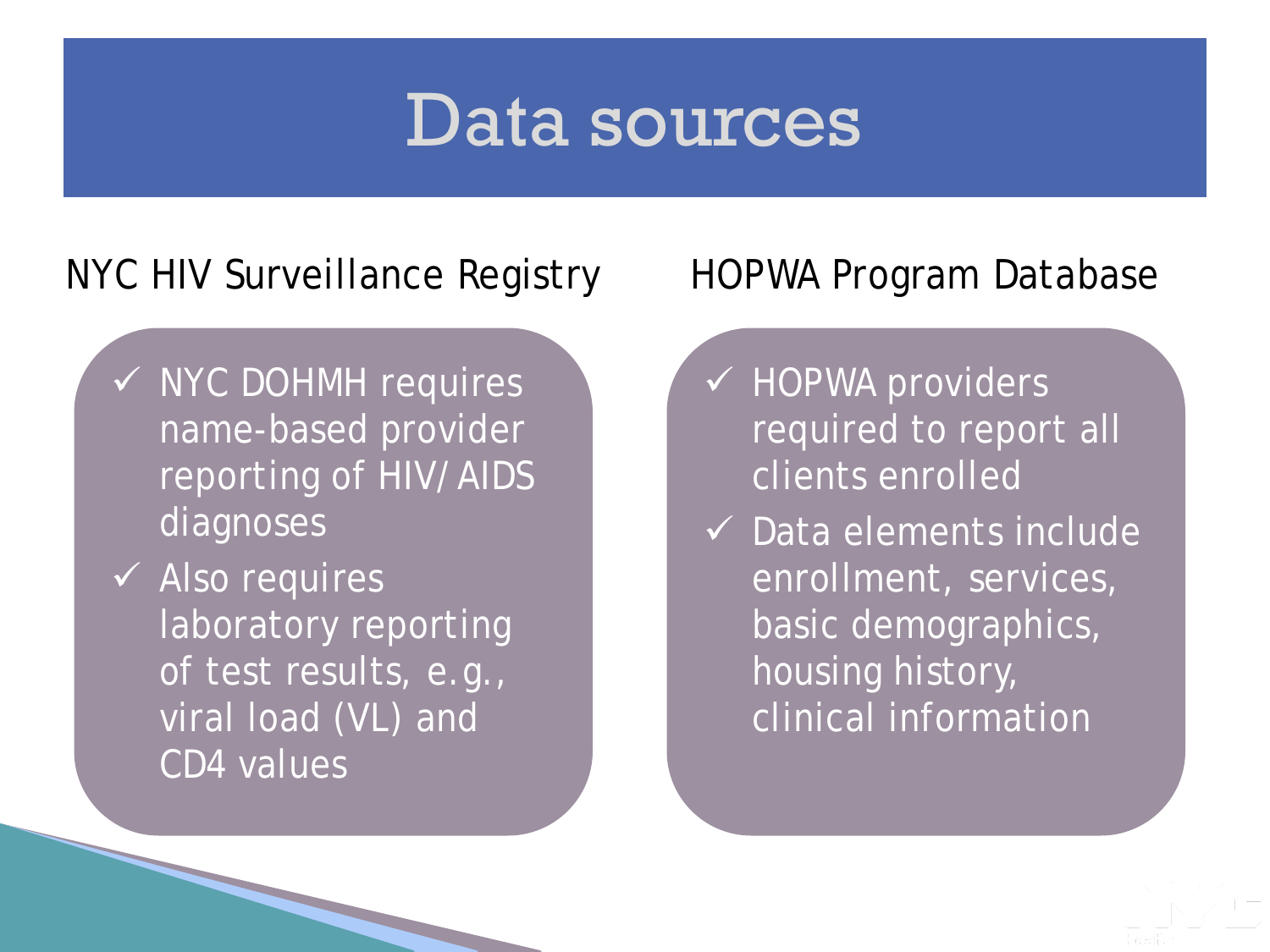# Methods

- Matched HOPWA program data to the NYC HIV Registry
	- Deterministic matching

- Algorithm of identifiers: name, DOB, SSN, etc.
- Identified HOPWA clients enrolled at all in 2012, and reported to HSR as a PLWH by 12/31/12
- Used Registry data to approximate HIV care visits and to determine viral suppression

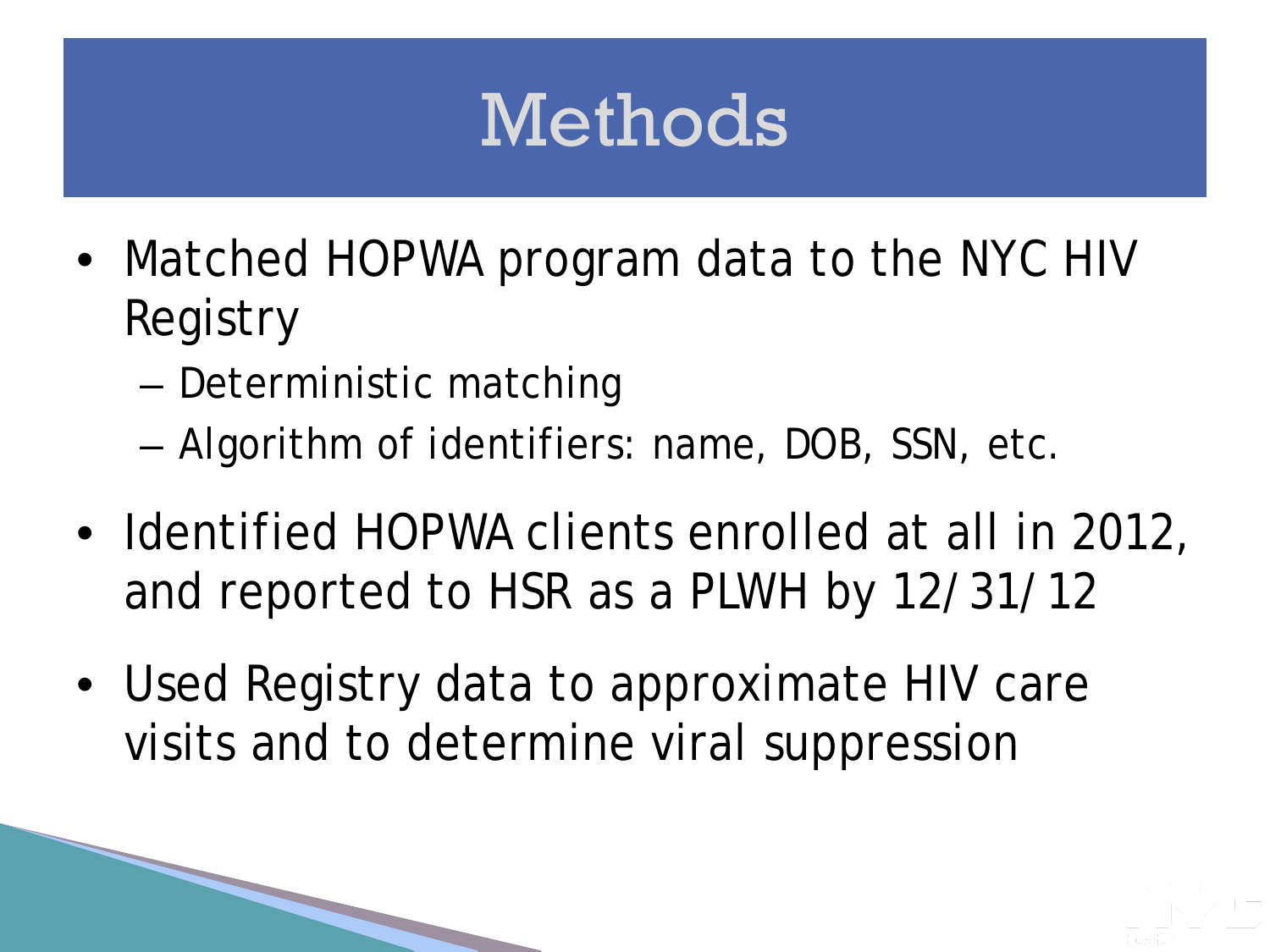# US HIV Care Continuum, 2011



*Centers for Disease Control and Prevention. CDC Fact Sheet: HIV in the US: The Stages of Care. July 2012.*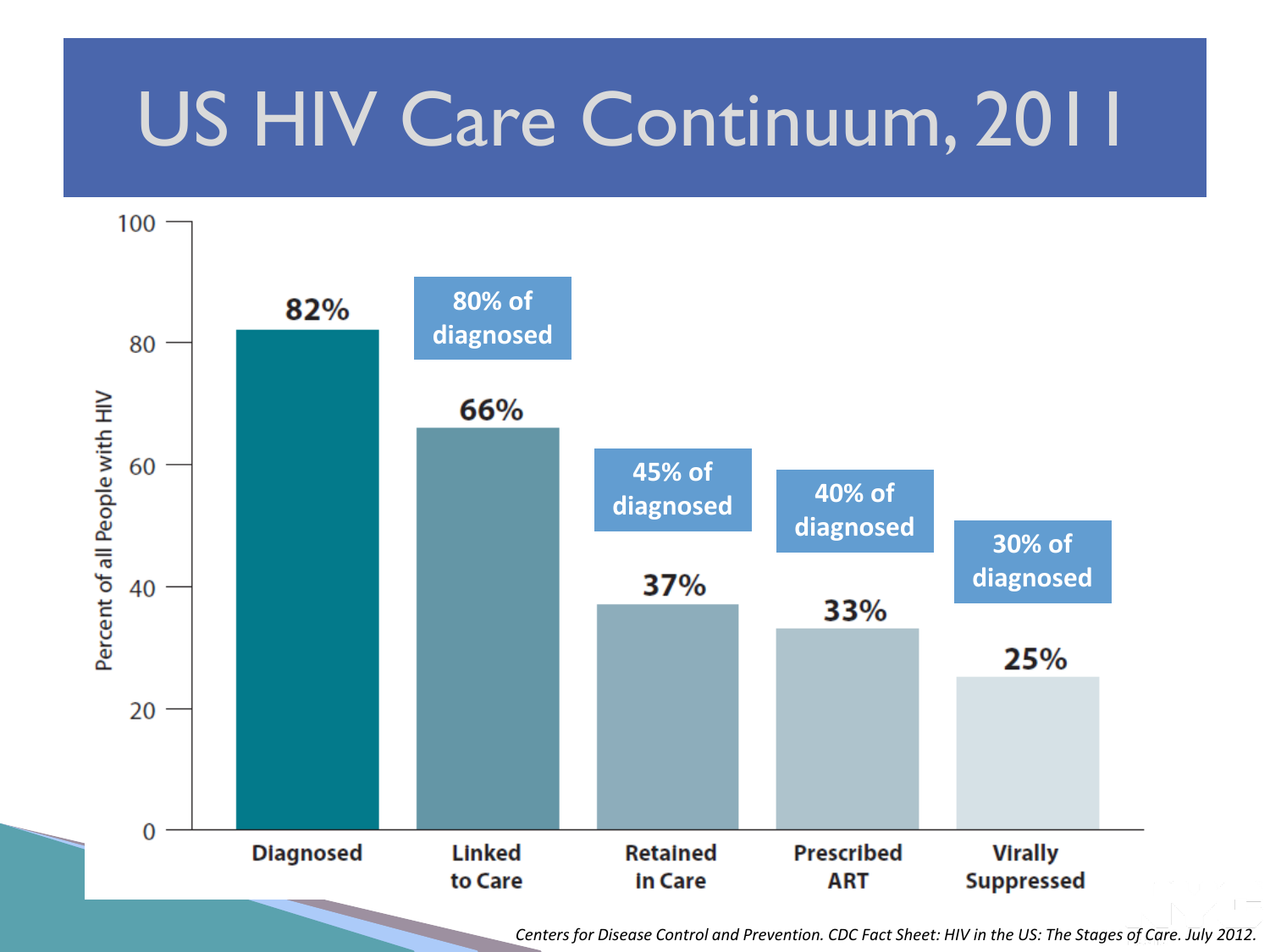## NYC HOPWA Care Cascade Definitions



Testi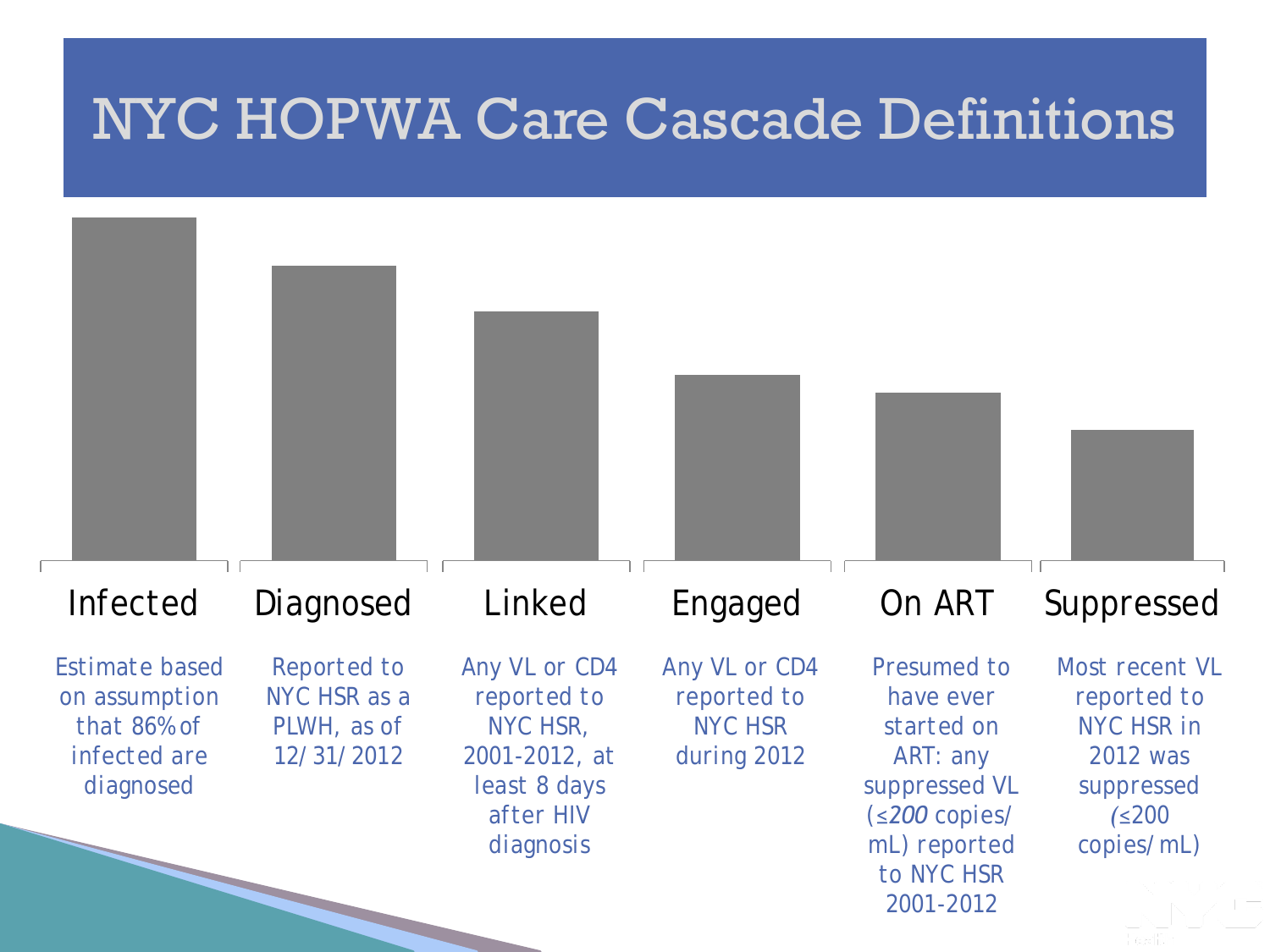## NYC HOPWA Care Cascade, 2012



*Data as reported to the New York City Department of Health and Mental Hygiene by June 30, 2013. Includes clients enrolled in split-funded housing units.*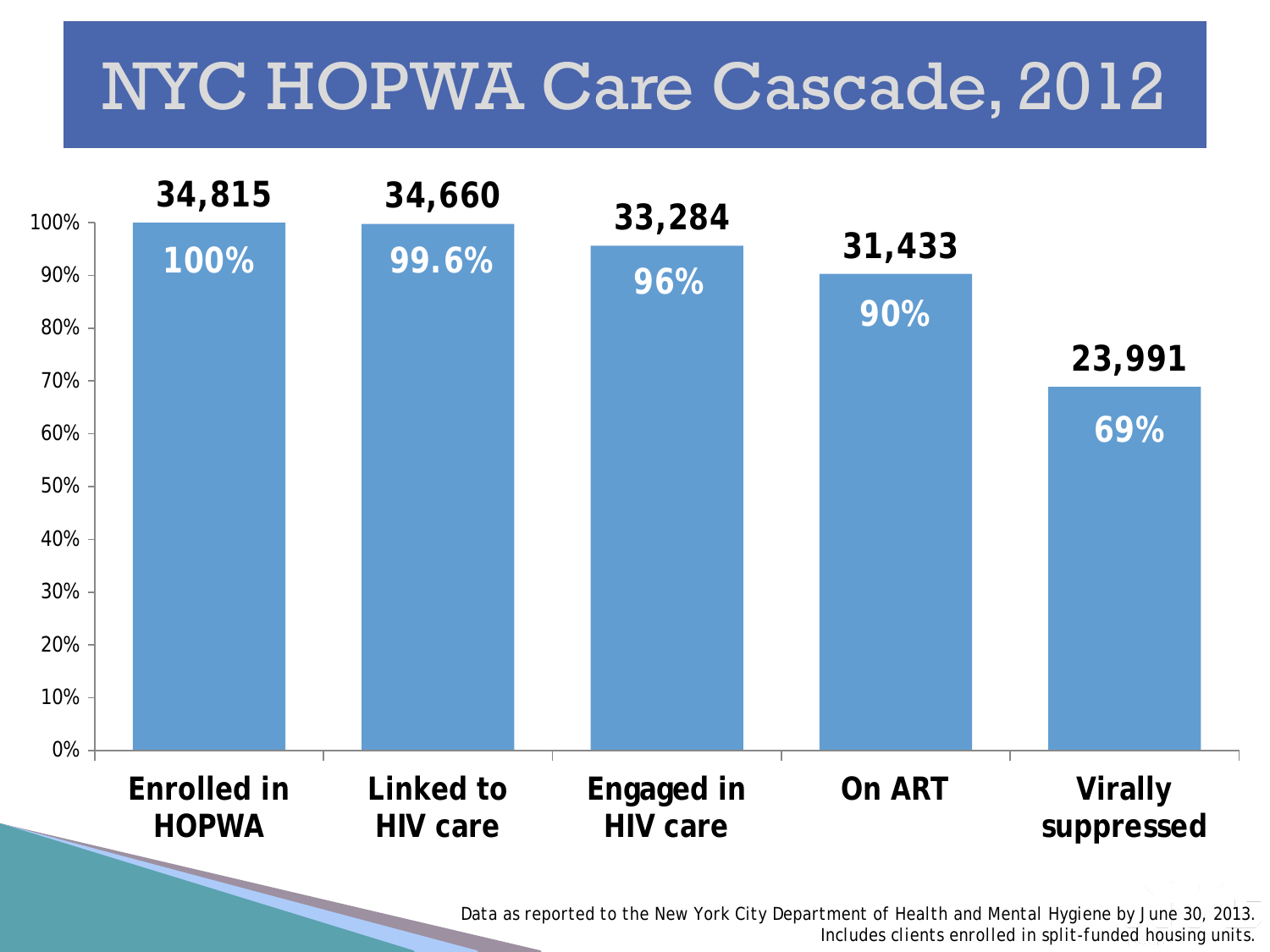## NYC HOPWA Care Cascade, 2012



*As reported to the New York City Department of Health and Mental Hygiene by June 30, 2013. Housing category-specific HIV care continuums include HASA-enrolled PLWHA spending any time in that housing category during 2012. PLWHA may appear in multiple categories.*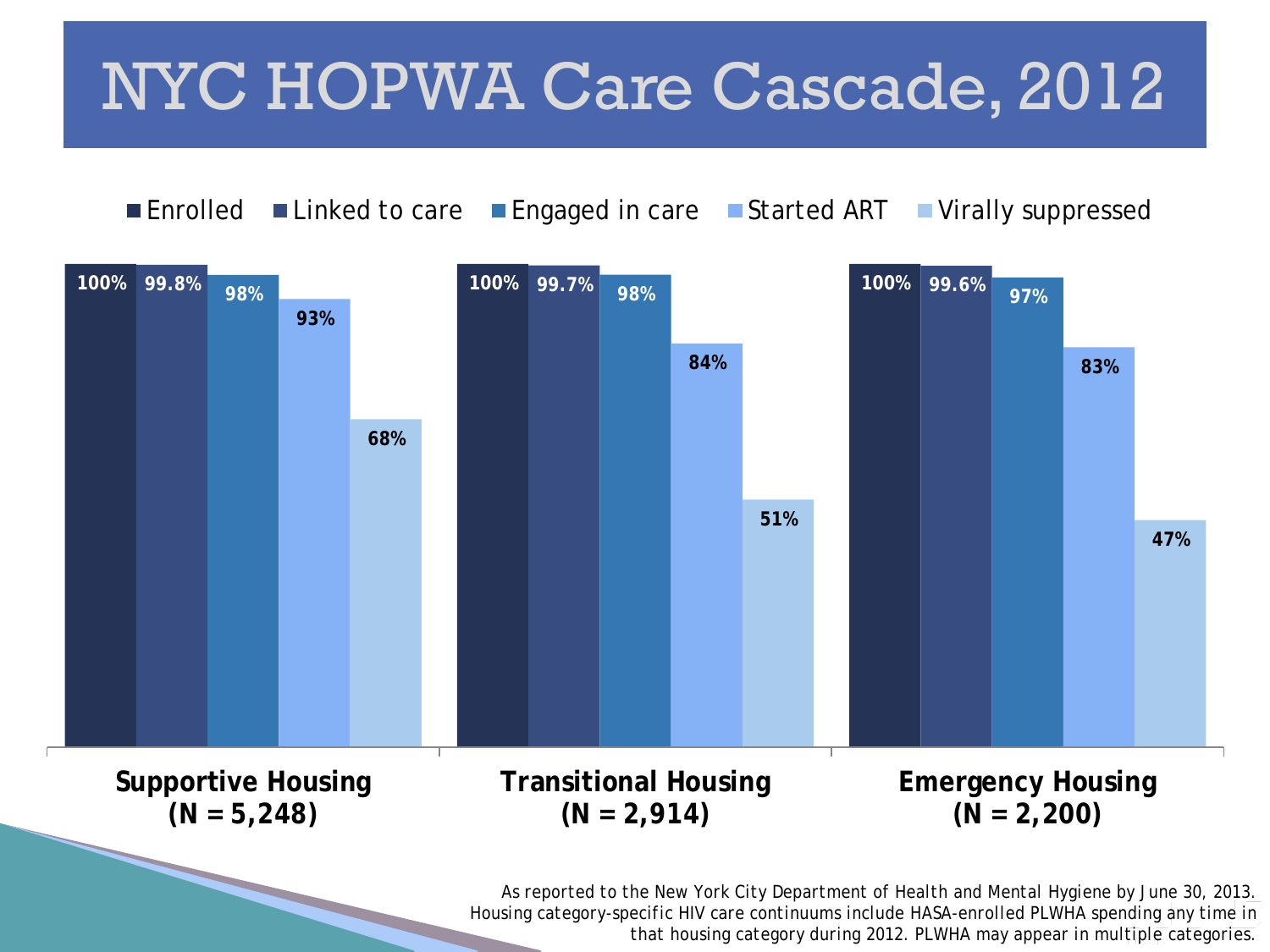

# DEVELOPING YOUR OWN **CASCADE**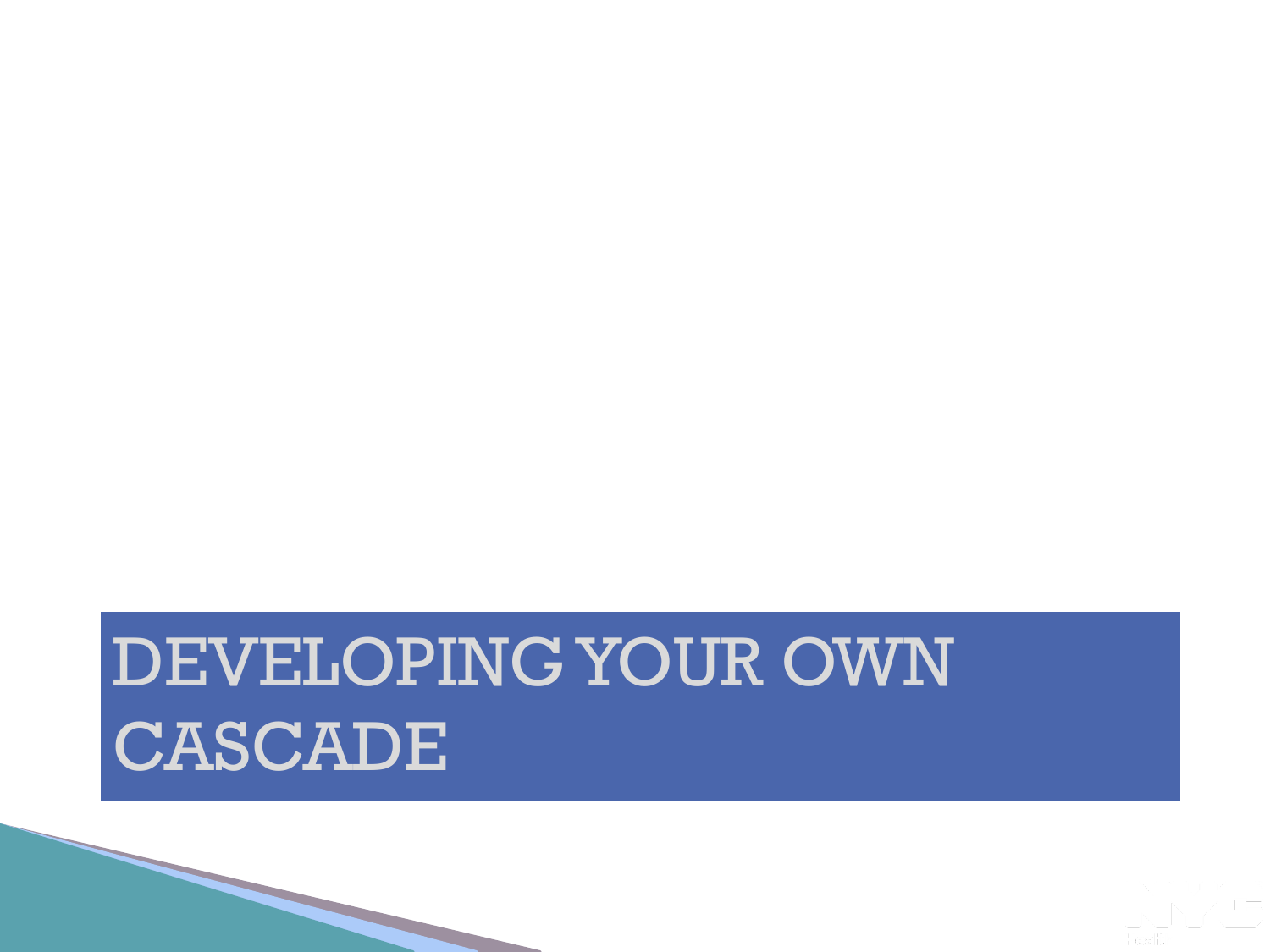### Options for developing a HOPWA program HIV care continuum

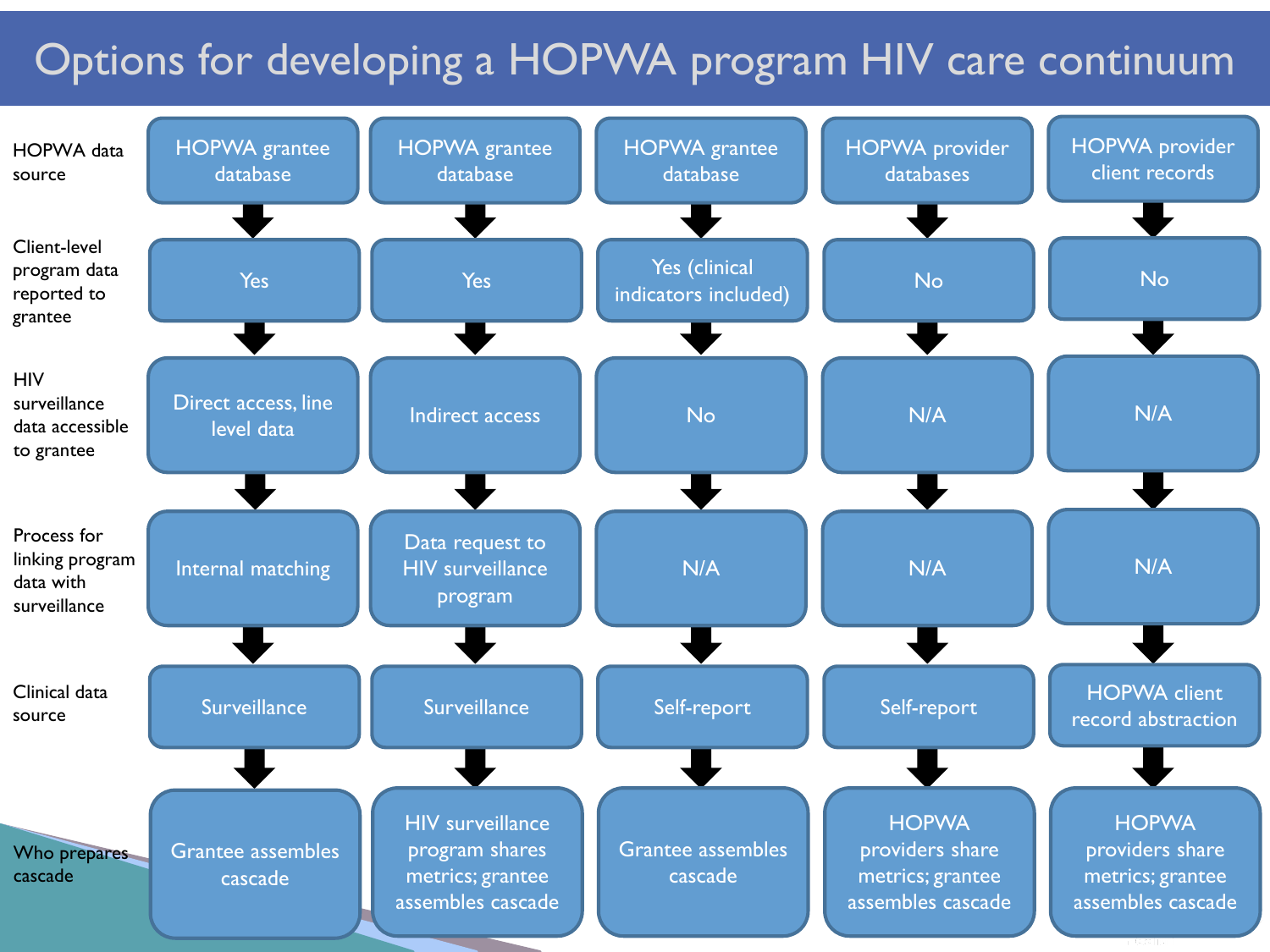## Options for developing a HOPWA program HIV care continuum

- HOPWA data source
- $\checkmark$  Client-level program data reported to grantee
- $\checkmark$  HIV surveillance data accessible to grantee
- $\checkmark$  Process for linking program data with surveillance
- $\checkmark$  Clinical data source

 $\checkmark$  Who prepares cascade

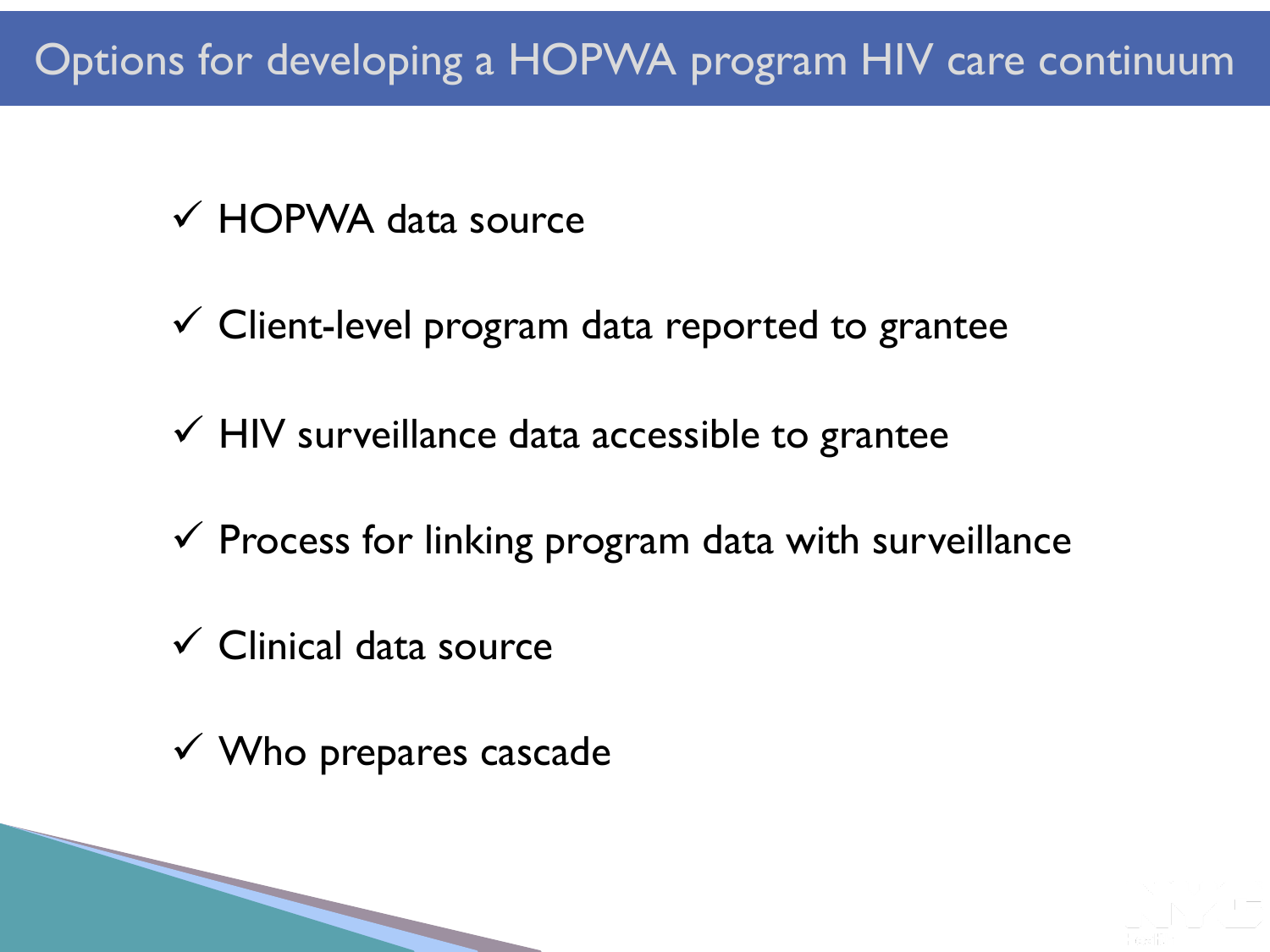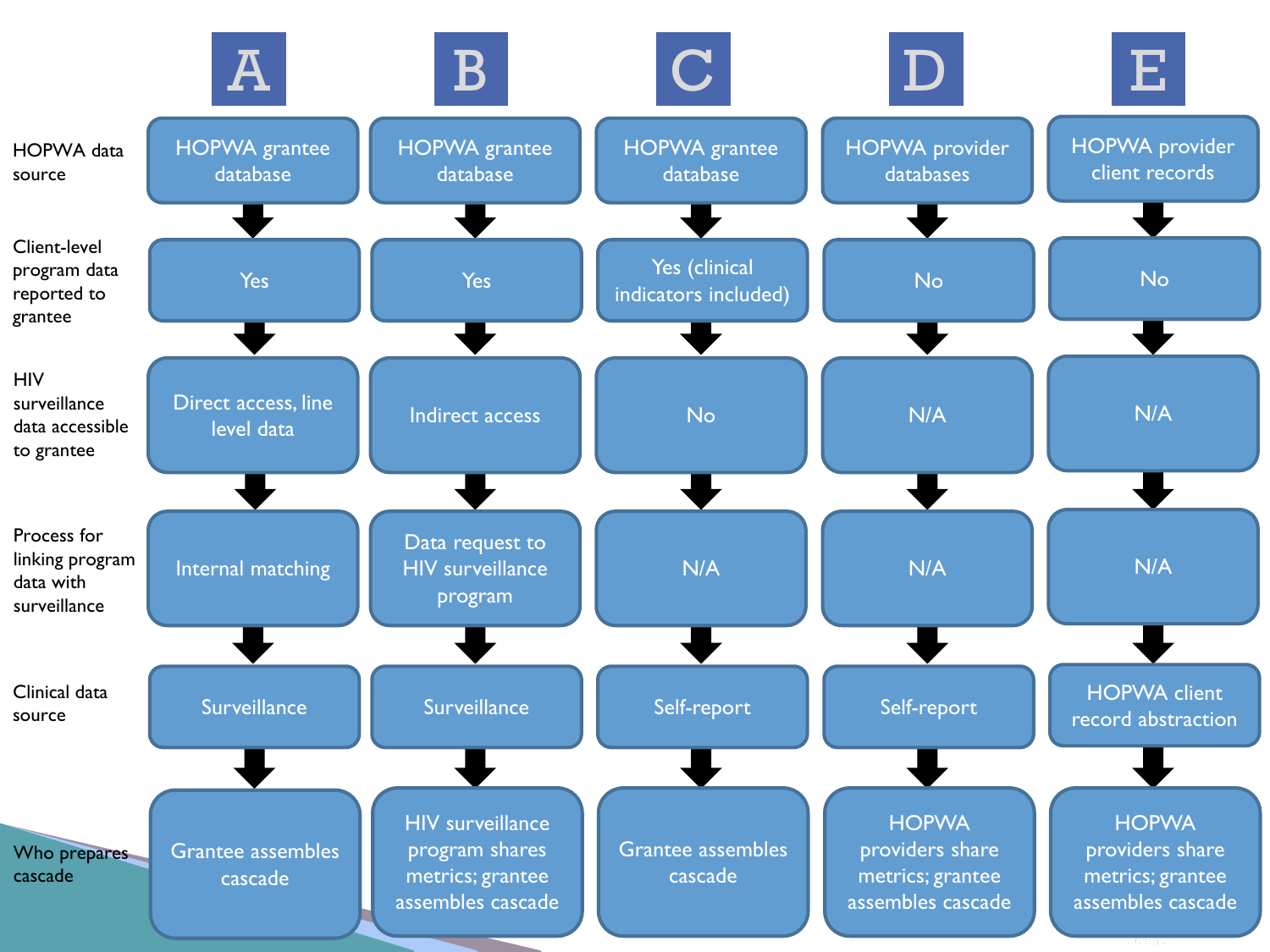## Path A

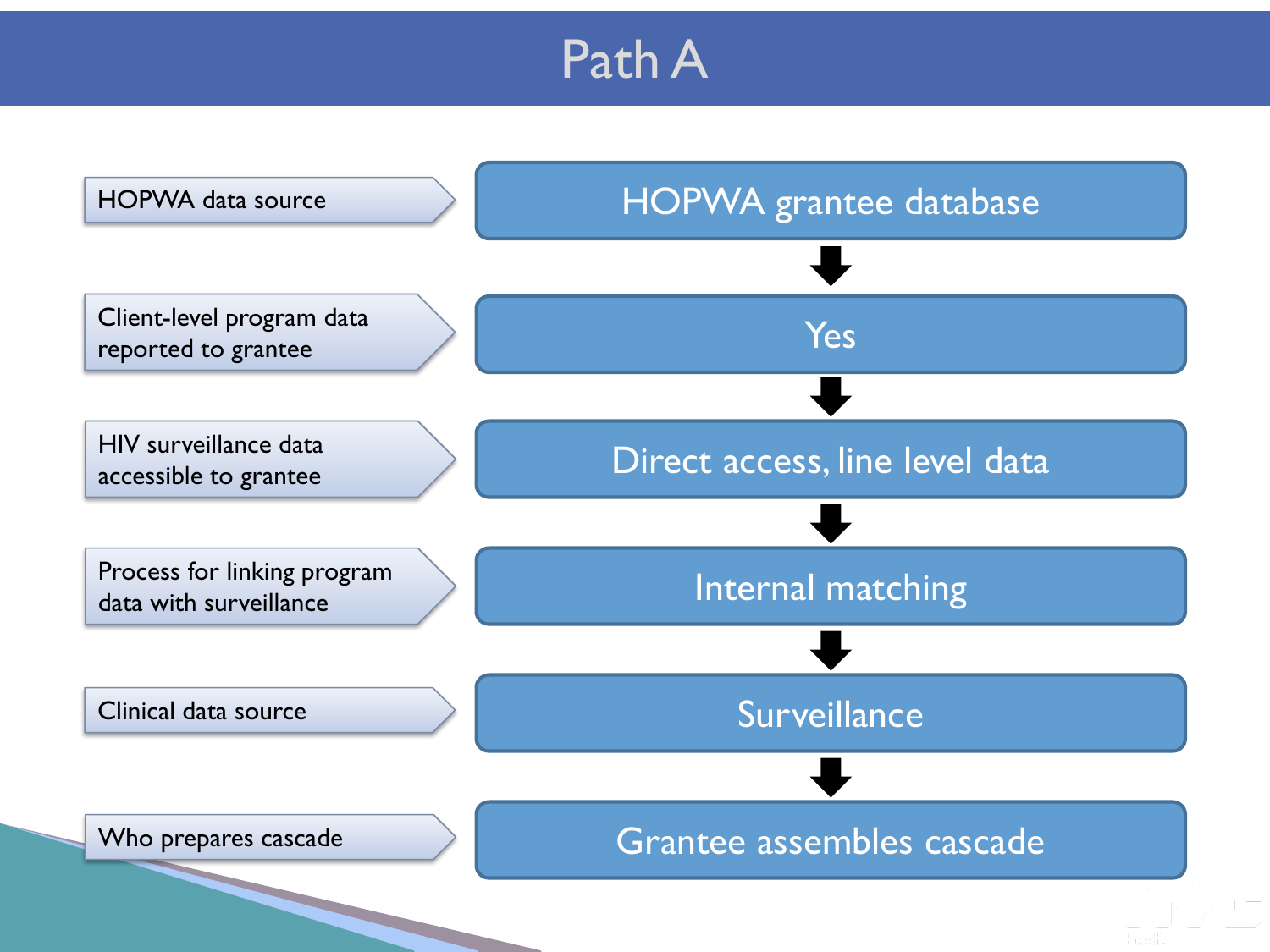## Path B

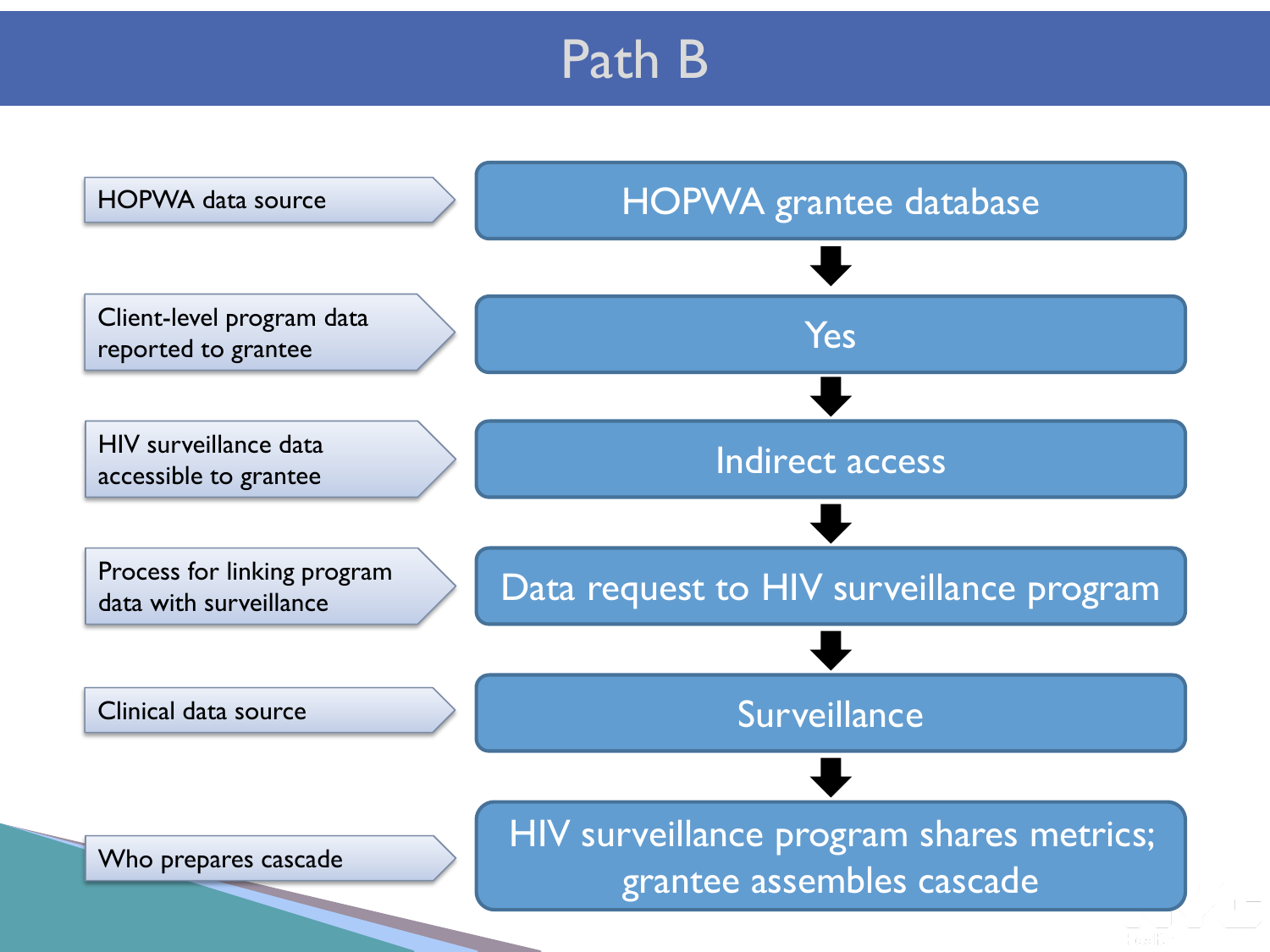## Path C

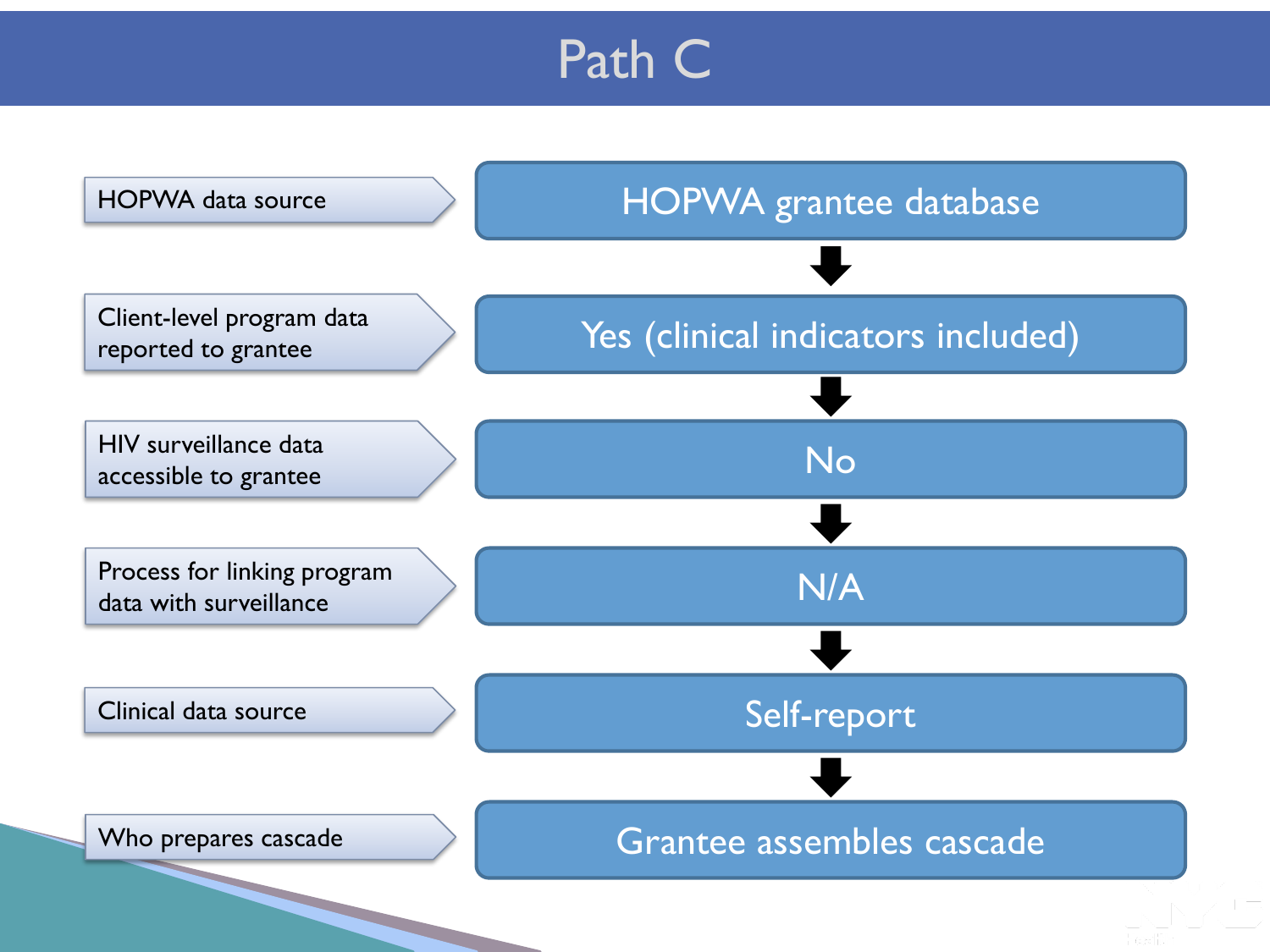## Path D

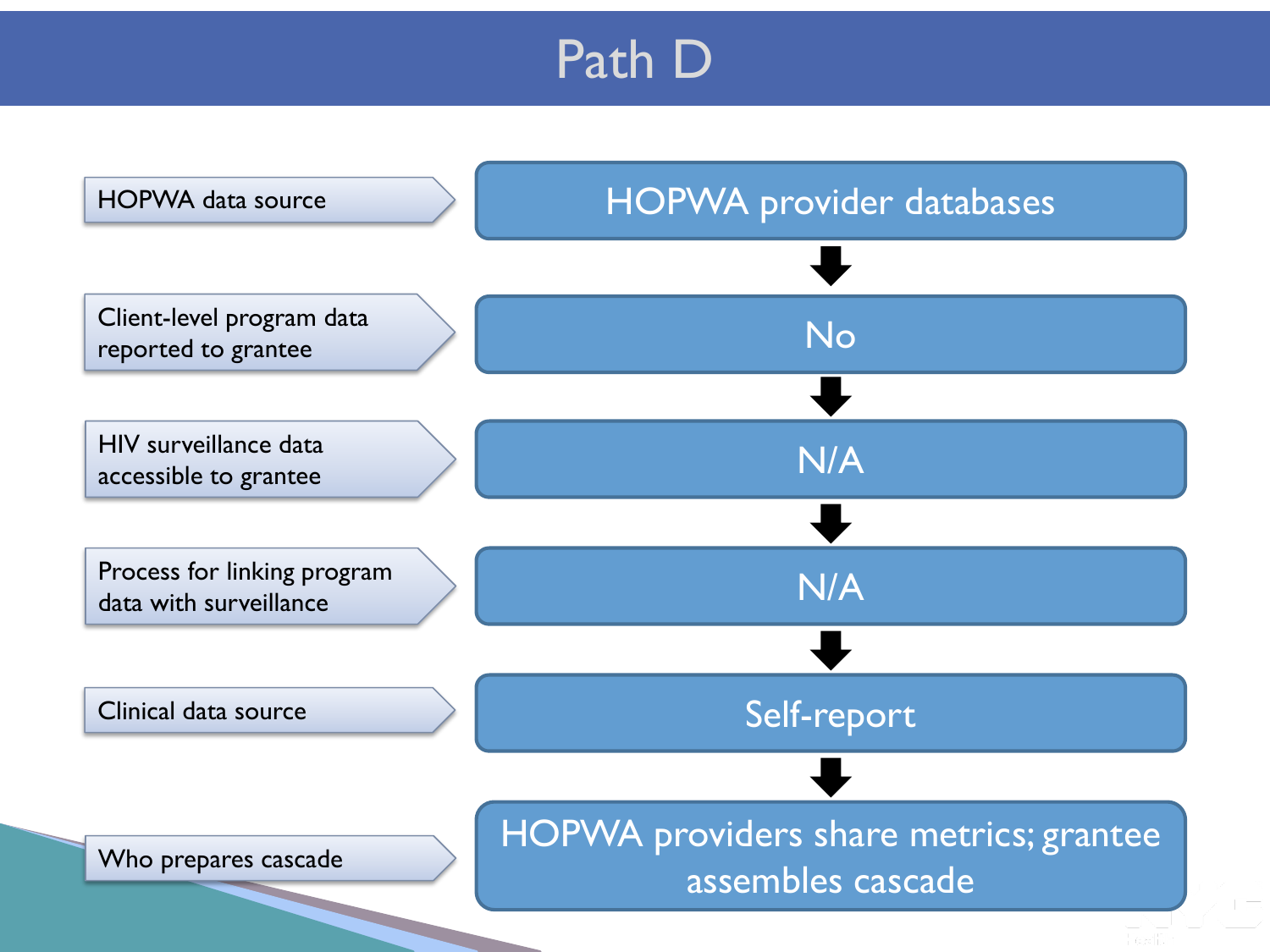## Path E